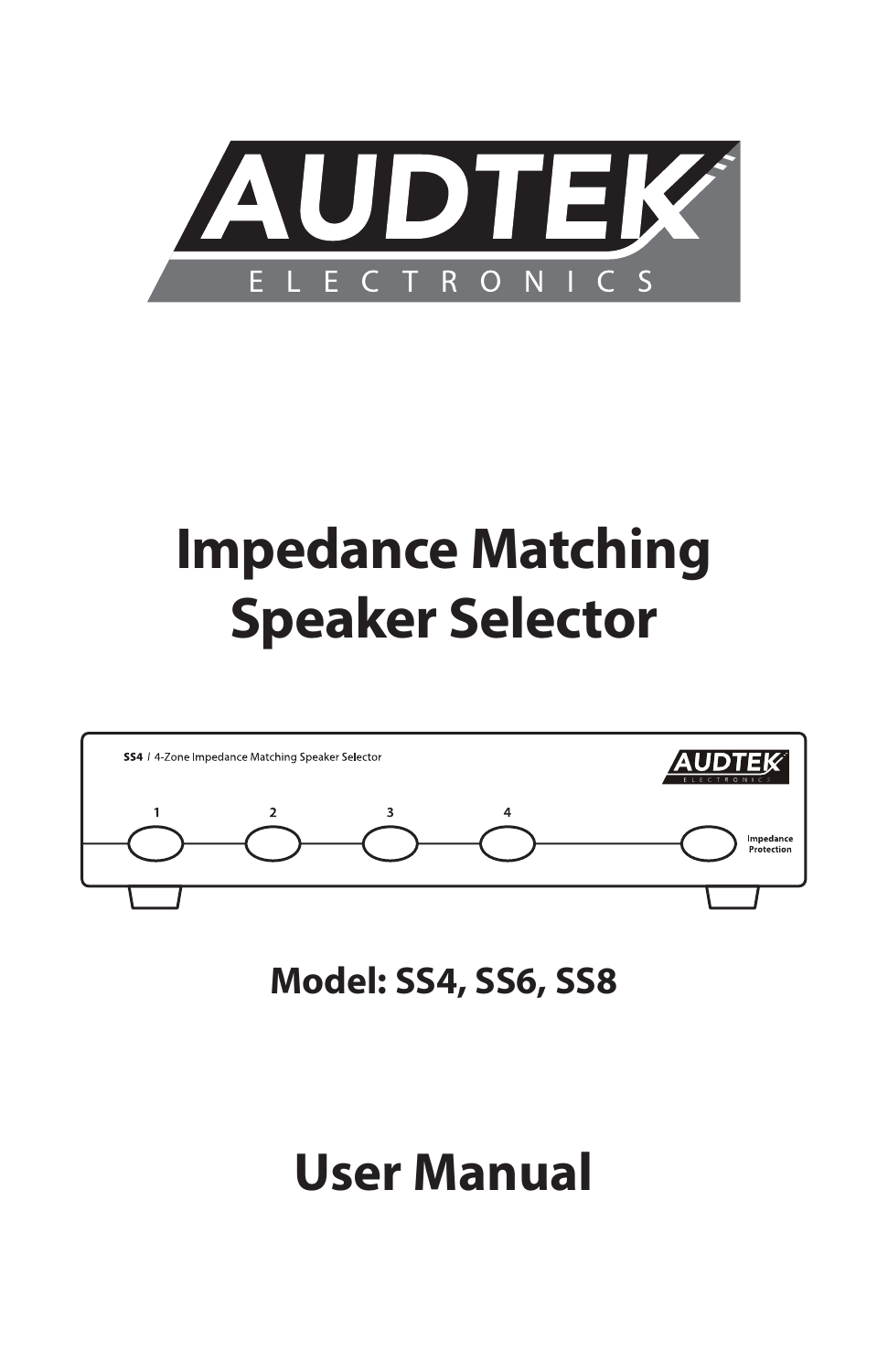### **Introduction**

The Audtek SS4, SS6 and SS8 are low-profile speaker selectors that allow you to distribute a stereo speaker-level (amplified) signal to multiple listening zones. These speaker selectors feature a manually activated impedance protection circuit. The protection switch can be turned ON to prevent the impedance to your amplifier from dropping below 5 Ohms, regardless of the number and impedance ratings of your speakers. The protection switch can be turned OFF when used as part of a system incorporating impedance matching volume controls, allowing you to get the most out of your amplifier.

The terminals on the rear of the speaker selector will accommodate up to 14 gauge cable; sufficient for cable runs exceeding 100 feet. For shorter distances, 16 ~ 18 gauge cable will suffice. For in-wall installations, we recommend using CL-2 or CL-3 rated cable for compliance with local building codes. If unsure, contact you local building inspector. When connecting a speaker and amplifier, it is important to maintain polarity; positive (+/red) to positive and negative (-/black) to negative. Be careful to maintain correct polarity between the amplifier, the speaker selector, the volume controls and the speakers.

#### **Installation**

- Route speaker cables from each listening zone to the speaker selector
- Route speaker cables from the amplifier to the speaker selector
- Remove approximately 8" of the outer jacket from speaker cable (if necessary)
- Strip approximately 3/8" of insulation from each conductor and twist the exposed strands together to avoid fraying
- Press the push terminal and insert the conductor; release to make contact
- Set Impedance Protection to ON or OFF as necessary

### **Specifications**

|                 | <b>Protection</b><br><b>Circuit</b>   | Power<br><b>Protection</b><br><b>OFF</b> | Power<br><b>Protection</b><br><b>ON</b> | <b>Dimensions</b>               |
|-----------------|---------------------------------------|------------------------------------------|-----------------------------------------|---------------------------------|
| SS <sub>4</sub> | $2 \times 10$ ohm<br>15 watts/channel | 140<br>watts/channel                     | 70<br>watts/channel                     | $8.5" \times 4.4" \times 1.93"$ |
| SS <sub>6</sub> | $2 \times 10$ ohm<br>15 watts/channel | 140<br>watts/channel                     | 70<br>watts/channel                     | $17" \times 44" \times 193"$    |
| SS <sub>8</sub> | $3 \times 10$ ohm<br>15 watts/channel | 200<br>watts/channel                     | 100<br>watts/channel                    | $17" \times 44" \times 193"$    |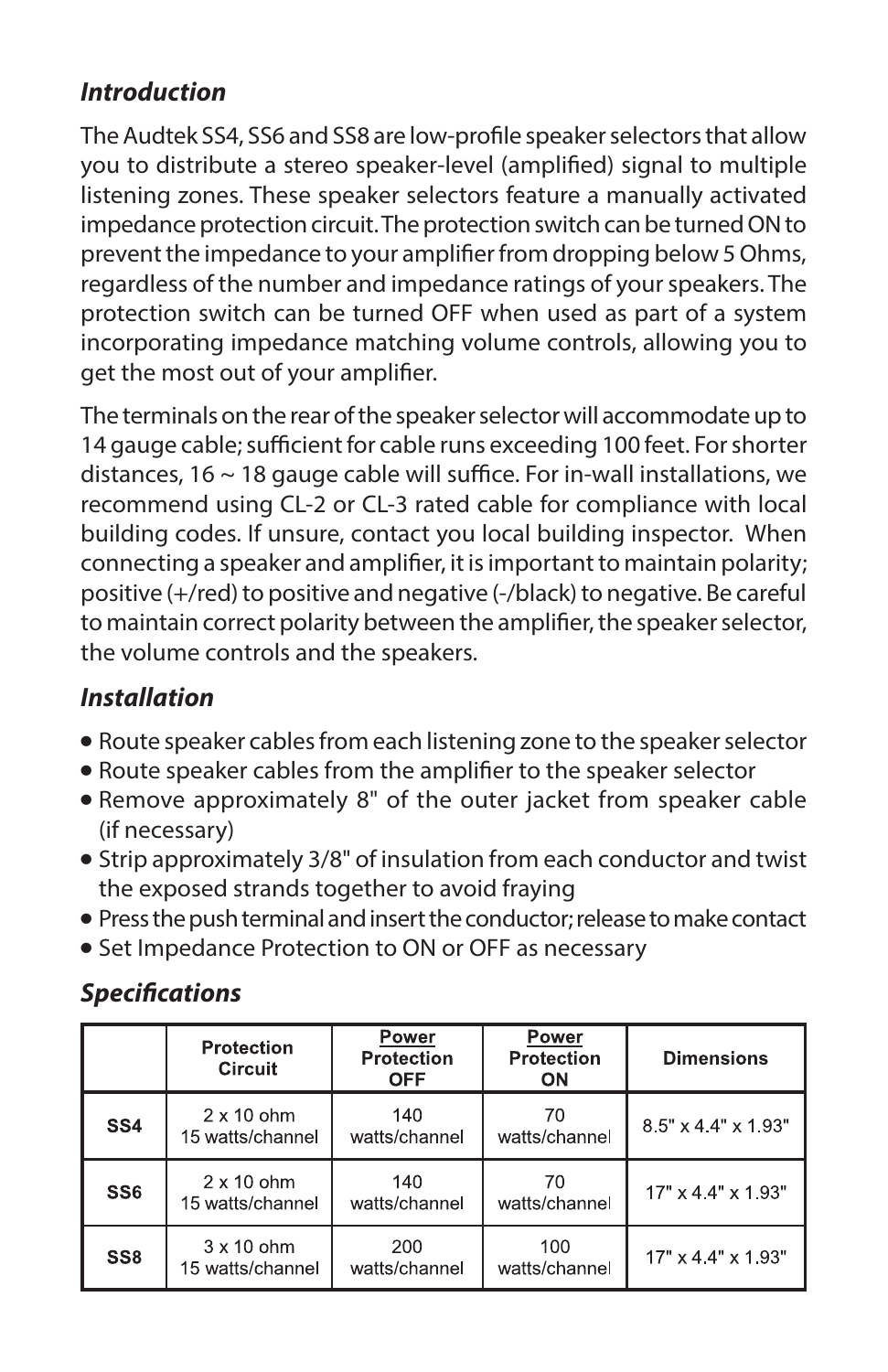#### **Front**



**Rear**



**Push Terminals** 





**Push Terminal**